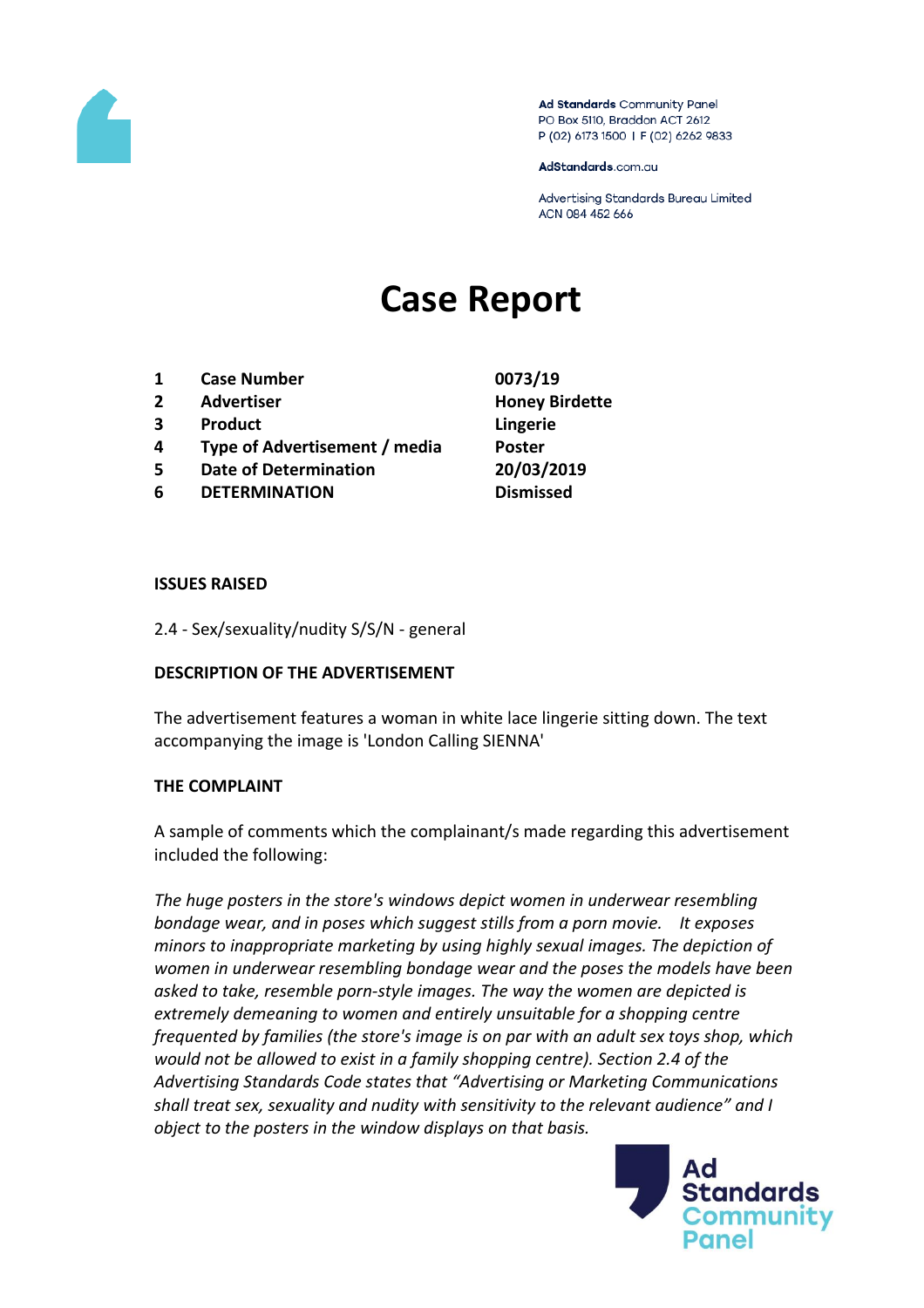

*They expose minors to inappropriate marketing by using highly sexual images. In addition, the text used in the posters suggests that the women are sex workers, taking phone calls from clients. This again, is inappropriate marketing given the number of young children exposed to the images and text while shopping at the Northland Shopping Centre.* 

## **THE ADVERTISER'S RESPONSE**

Comments which the advertiser made in response to the complainant/s regarding this advertisement include the following:

*The advertiser did not provide a response.*

### **THE DETERMINATION**

The Ad Standards Community Panel (the Panel) considered whether this advertisement breaches Section 2 of the AANA Code of Ethics (the Code).

The Panel noted the complainant's concern that the advertisement is objectifying of the model and was inappropriate for viewing by a broad audience which would include children..

The Panel viewed the advertisement and noted the advertiser did not respond.

The Panel considered whether the advertisement was in breach of Section 2.2 of the Code. Section 2.2 of the Code states: "Advertising or marketing communications should not employ sexual appeal in a manner which is exploitative or degrading of any individual or group of people."

The Panel noted the complainants' concern that the advertisement is objectifying of the model and suggests that she is a sex worker.

The Panel noted that the advertised product is lingerie and the advertiser is justified in showing the product and how it would be worn provided that in doing so it meets the provisions of the Code.

The Panel first considered whether the advertisement used sexual appeal.

The Panel noted the poster advertisement featured a woman in white lace lingerie and white stockings sitting in the backseat of a car. The words 'London Calling SIENNA' appear on the ad along with an illustration of Big Ben.

The Panel considered that the depiction of a woman in lace lingerie with stockings and suspenders is one which most people would consider to contain sexual appeal.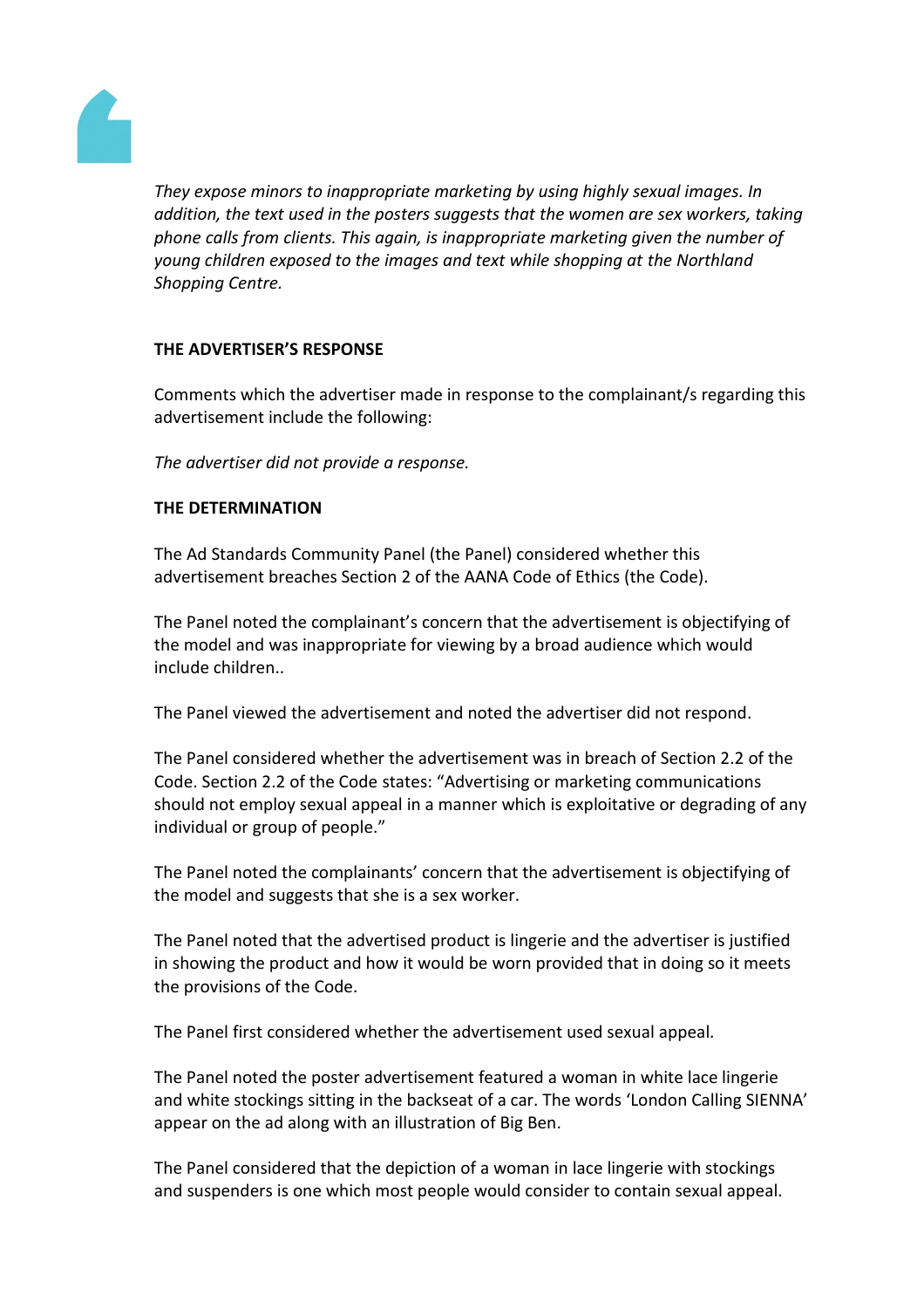

The Panel then considered whether the advertisement used sexual appeal in a manner that was exploitative of an individual or group of people.

The Panel noted the AANA Practice Note which provides guidance on the meaning of the terms exploitative and degrading:

Exploitative - (a) taking advantage of the sexual appeal of a person, or group of people, by depicting them as objects or commodities; or (b) focussing on their body parts where this bears no direct relevance to the product or service being advertised. Degrading – lowering in character or quality a person or group of people.

The minority of the Panel considered the depiction of a woman in underwear in the back of the car in association with the words 'London Calling' was associated with a call-girl style fantasy and was suggesting the woman was a commodity.

The majority of the Panel considered that the model in the advertisement was depicted sitting in a taxi in a position that was a natural seating position – other than only wearing lingerie. The majority of the Panel considered that the woman was not depicted as an object or commodity and that the focus of the advertisement was on the style of lingerie being sold, and not on the woman's body parts.

The Panel considered that the depiction of the model and the accompanying text did not lower the character or quality of the model and did not degrade the model.

On that basis, the Panel determined that the advertisement did not employ sexual appeal in a manner which is exploitative or degrading of an individual and did not breach Section 2.2 of the Code.

The Panel then considered whether the advertisement was in breach of Section 2.4 of the Code. Section 2.4 of the Code states: "Advertising or Marketing Communications shall treat sex, sexuality and nudity with sensitivity to the relevant audience".

The Panel noted that this poster advertisement was in the window of a store and was visible to people walking past the store, and considered that the relevant audience for this poster would be broad and would include children.

The Panel noted the complainant's concerns that the advertisement contains a highlysexualised, porn-style image that is not appropriate for an audience which would include children.

The Panel noted the pose of the woman and considered that she was sitting in the back of a car with her knees together, leaning slightly forward and looking away from the camera. The Panel considered that her pose was not sexualised and that the focus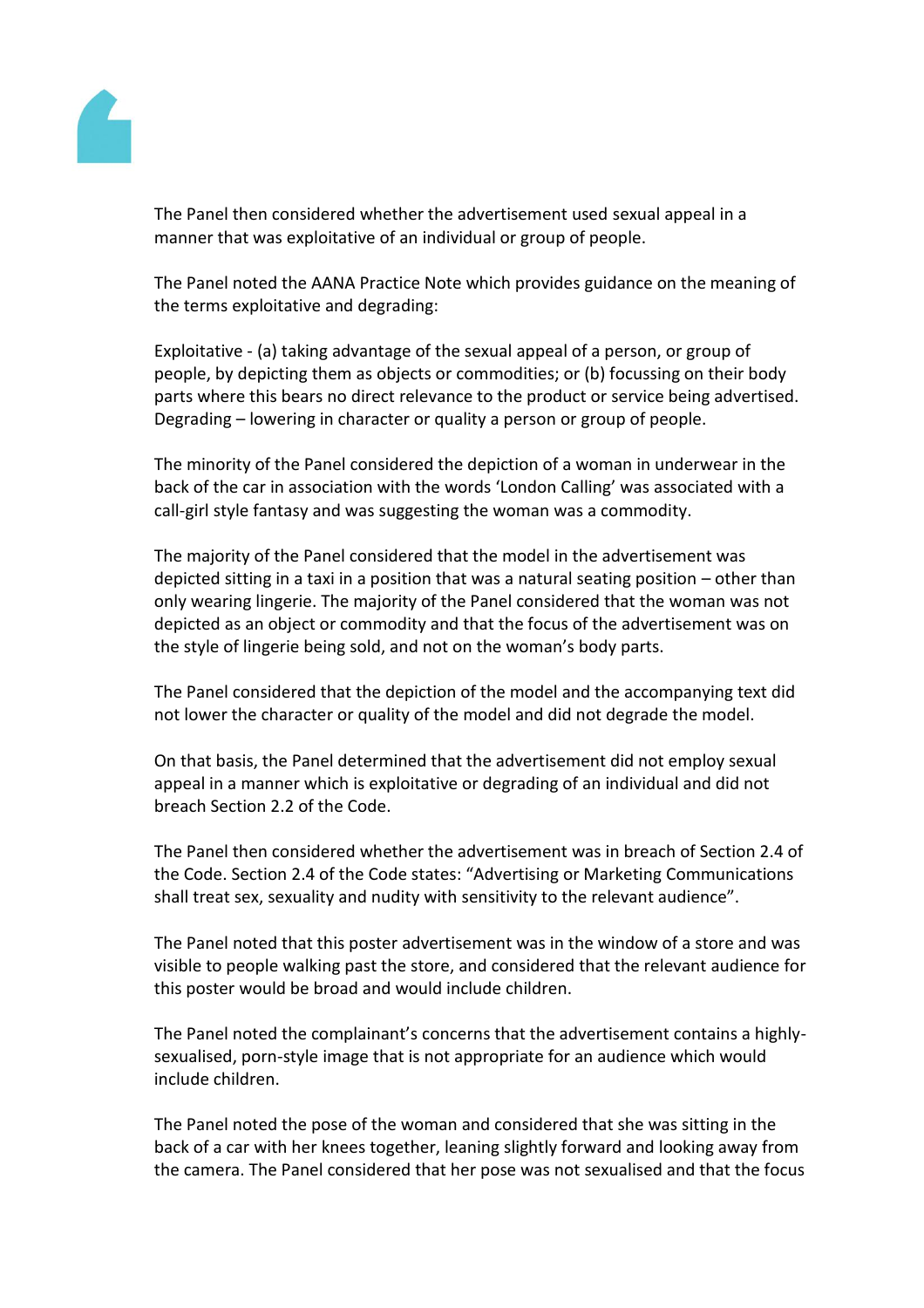

of the advertisement was the lingerie being promoted.

The Panel then considered whether the advertisement contained nudity which would not be appropriate for the relevant audience. The Panel noted that the outline of the woman's nipples can be seen through the white lace bra.

The Panel considered the Practice Note for the Code provides:

"Full frontal nudity and explicit pornographic language is not permitted. Images of genitalia are not acceptable. Images of nipples may be acceptable in advertisements for plastic surgery or art exhibits for example."

A minority of the Panel considered that this level of nudity would not be considered appropriate by most members of the community, and that the depiction of the outline of nipples in advertising does not treat the issue of sex, sexuality and nudity with sensitivity to the relevant audience.

The Panel noted that they have previously considered a similar advertisement for the same advertiser in case 0543/18, in which:

"The Panel noted that the woman was wearing blue lace underwear and that her genitals are covered. The Panel noted that the outline of one of the woman's nipples is visible through the lace underwear. The Panel considered that the woman's nipple was visible due to the style of the lingerie, but was mostly covered by the lace feature and was not a significant focus of the advertisement. The Panel considered that the woman's breasts are not fully exposed and that the visible outline of a nipple was not inappropriate in the context of the product being advertised."

Similar to case 0543/18, the majority of the Panel considered that the woman's breasts were not fully exposed and that the outline of the woman's nipples was not inappropriate given that the product advertised was a white lace bra with cut-outs. The majority of the Panel considered that the woman's nipples were not the focus of the advertisement and were not immediately apparent when viewing the advertisement. The majority of the Panel considered that the woman's white lace stockings added to the effect that the woman was appropriately covered and considered that the level of nudity in the advertisement was not inappropriate for viewing by a broad audience which would include children.

The Panel determined that the advertisement did treat sex, sexuality and nudity with sensitivity to the relevant audience and did not breach Section 2.4 of the Code.

Finding that the advertisement did not breach any other section of the Code the Panel dismissed the complaints.